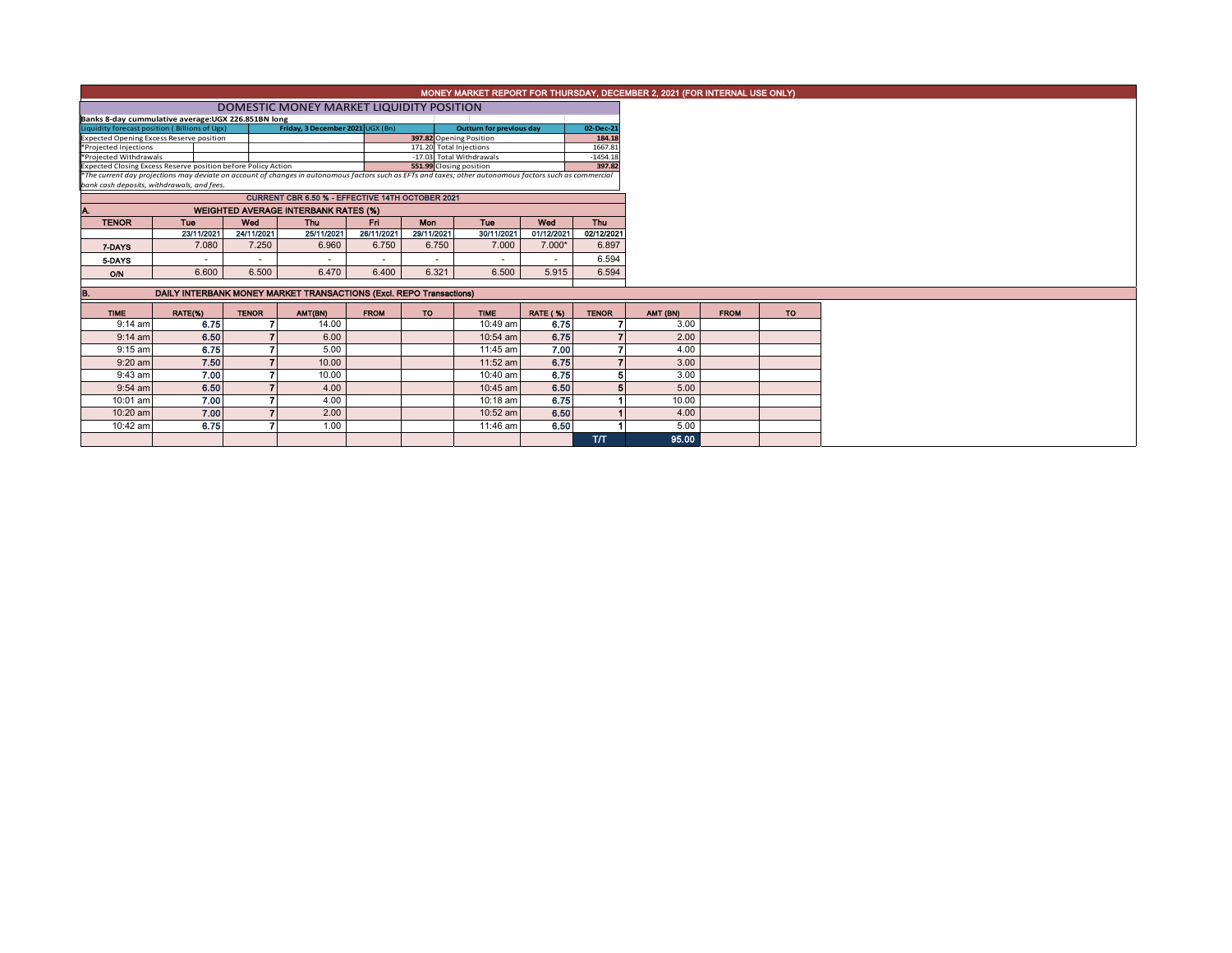| $\overline{\mathbf{C}}$ .<br><b>CBR AND THE 7- DAY WAR INTERBANK RATES</b>                                             |                                                                                       |                          |                                                                                            |                          |                                    |                                          |                                        |                          |                                                                   |                          |              |            |            |            |            |
|------------------------------------------------------------------------------------------------------------------------|---------------------------------------------------------------------------------------|--------------------------|--------------------------------------------------------------------------------------------|--------------------------|------------------------------------|------------------------------------------|----------------------------------------|--------------------------|-------------------------------------------------------------------|--------------------------|--------------|------------|------------|------------|------------|
| 9.500<br>9.000<br>8.500<br>8.000<br>7.500<br>7.000<br>6.500<br>. <i>.</i><br>6.000<br>5.500<br>5.000<br>4.500<br>4.000 |                                                                                       |                          |                                                                                            |                          |                                    |                                          |                                        |                          |                                                                   |                          |              |            |            |            |            |
|                                                                                                                        | 17/11/2021                                                                            | 18/11/2021               | 19/11/2021                                                                                 |                          | 22/11/2021                         | 23/11/2021                               |                                        | 24/11/2021               | 25/11/2021                                                        | 26/11/2021               |              | 29/11/2021 | 30/11/2021 | 01/12/2021 | 02/12/2021 |
|                                                                                                                        |                                                                                       |                          |                                                                                            |                          |                                    |                                          |                                        |                          |                                                                   |                          |              |            |            |            |            |
|                                                                                                                        |                                                                                       |                          |                                                                                            |                          |                                    |                                          |                                        |                          | • Overnight WAR -7-day WAR - CBR rate - Upper bound - Lower bound |                          |              |            |            |            |            |
| D.<br><b>DATE</b>                                                                                                      |                                                                                       |                          | MONETARY POLICY OPERATIONS MATURITIES PROFILE: (02-DEC- 2021 TO 04-AUG- 2022)              |                          |                                    |                                          |                                        |                          |                                                                   |                          |              |            |            |            |            |
|                                                                                                                        | <b>THUR</b><br>09-Dec-21                                                              | <b>THUR</b><br>16-Dec-21 | <b>THUR</b><br>23-Dec-21                                                                   | <b>THUR</b><br>30-Dec-21 | <b>THUR</b><br>13-Jan-22           | <b>THUR</b><br>20-Jan-22                 | <b>THUR</b><br>27-Jan-22               | <b>THUR</b><br>03-Feb-22 | <b>THUR</b><br>24-Feb-22                                          | <b>THUR</b><br>04-Aug-22 | <b>TOTAL</b> |            |            |            |            |
| <b>REPO</b>                                                                                                            | 1,148.93                                                                              | $\sim$                   |                                                                                            | $\overline{\phantom{a}}$ | $\sim$                             | $\sim$                                   |                                        |                          |                                                                   |                          | 1,148.93     |            |            |            |            |
| <b>REV REPO</b>                                                                                                        | $\sim$                                                                                | $\sim$                   | $\sim$                                                                                     | $\overline{\phantom{a}}$ | $\sim$                             |                                          |                                        |                          |                                                                   |                          | $\sim$       |            |            |            |            |
| <b>BOU BILL/DEPO A</b>                                                                                                 | $\sim$                                                                                | 20.00                    | 14.00                                                                                      | 120.00                   | . п.                               | 17.00                                    | 103.50                                 | $\sim$                   | 10.00                                                             | 33.00                    | 317.50       |            |            |            |            |
| <b>TOTALS</b>                                                                                                          | 1,148.93                                                                              | 20.00                    | 14.00                                                                                      | 120.00                   | m.                                 | 17.00                                    | 103.50                                 | a.                       | 10.00                                                             | 33.00                    | 1,466.43     |            |            |            |            |
|                                                                                                                        |                                                                                       |                          | Total O/S Deposit Auction & BOU Bill balances held by BOU up to 04 AUGUST 2022: UGX 318 BN |                          |                                    |                                          |                                        |                          |                                                                   |                          |              |            |            |            |            |
|                                                                                                                        |                                                                                       |                          | Total O/S Repo, Reverse Repo, BOU Bill balances held by BOU: UGX 1,466 BN                  |                          | Eii)                               |                                          |                                        |                          |                                                                   |                          |              |            |            |            |            |
|                                                                                                                        | (EI) STOCK OF TREASURY SECURITIES<br>LAST TBIILS ISSUE DATE: 25-NOVEMBER--2021        |                          |                                                                                            |                          |                                    | <b>MONETARY POLICY MARKET OPERATIONS</b> | (VERTICAL REPOS, REV-REPOS & BOU BILL) |                          |                                                                   |                          |              |            |            |            |            |
|                                                                                                                        | On-the-run O/S T-BILL STOCKs (Bns-UGX)                                                |                          | 6,994.15                                                                                   | 03/12/2021               | OMO                                | <b>ISSUE DATE</b>                        | <b>AMOUNT</b>                          | <b>WAR</b>               | <b>RANGE</b>                                                      | <b>TENOR</b>             |              |            |            |            |            |
|                                                                                                                        | On-the-run O/S T-BONDSTOCKs(Bns-UGX)                                                  |                          | 21,558.63                                                                                  | 03/12/2021 REPO          |                                    | 05-Nov                                   | 68.00                                  | 6.500                    |                                                                   |                          |              |            |            |            |            |
| TOTAL TBILL & TBOND STOCK- UGX                                                                                         |                                                                                       |                          | 28.552.77                                                                                  |                          | <b>REPO</b>                        | 08-Nov                                   | 169.00                                 | 6.500                    |                                                                   |                          |              |            |            |            |            |
| O/S=Outstanding                                                                                                        |                                                                                       |                          |                                                                                            |                          | <b>REPO</b>                        | 10-Nov                                   | 236.50                                 | 6.500                    |                                                                   |                          |              |            |            |            |            |
| <b>MATURITY</b>                                                                                                        | <b>TOTAL STOCK</b>                                                                    | YTM (%)                  | <b>CHANGE IN</b>                                                                           |                          | <b>REPO</b>                        |                                          |                                        |                          |                                                                   |                          |              |            |            |            |            |
|                                                                                                                        | (BN UGX)                                                                              |                          |                                                                                            |                          |                                    | 11-Nov                                   | 616.00                                 | 6.500                    |                                                                   |                          |              |            |            |            |            |
| 91                                                                                                                     |                                                                                       | AT CUT OFF"              | YTM (+/-)                                                                                  |                          | <b>REPO</b>                        | 18-Nov                                   | 453.00                                 | 6.500                    |                                                                   |                          |              |            |            |            |            |
|                                                                                                                        | 132.18                                                                                | 6.505                    | $-0.050$                                                                                   |                          | <b>REPO</b>                        | 19-Nov                                   | 114.00                                 | 6.500                    |                                                                   | 3                        |              |            |            |            |            |
|                                                                                                                        | 437.38                                                                                | 8.701                    | 0.201                                                                                      |                          | <b>REPO</b>                        | 22-Nov                                   | 105.50                                 | 6.500                    |                                                                   |                          |              |            |            |            |            |
| 364                                                                                                                    | 6.424.59                                                                              | 10.656                   | 0.156                                                                                      |                          | <b>REPO</b>                        | 23-Nov                                   | 348.00                                 | 6.500                    |                                                                   | $\mathcal{P}$            |              |            |            |            |            |
| 2YR                                                                                                                    | 200.00<br>$\sim$                                                                      | 11.000                   | 1.000                                                                                      |                          | <b>REPO</b><br><b>REPO</b>         | 24-Nov                                   | 241.00                                 | 6.500                    |                                                                   |                          |              |            |            |            |            |
| 5YR                                                                                                                    | 1.219.91                                                                              | 13.100<br>13.000         | 1.710<br>$-0.410$                                                                          |                          | <b>BOU BILL</b>                    | 25-Nov<br>25-Nov                         | 887.00<br>13.93                        | 6.500<br>7.012           |                                                                   | 28                       |              |            |            |            |            |
| 10YR                                                                                                                   | 10,109.18                                                                             | 14.000                   | 0.261                                                                                      |                          | <b>BOU BILL</b>                    | 25-Nov                                   | 16.82                                  | 7.149                    |                                                                   | 56                       |              |            |            |            |            |
| 15YR                                                                                                                   | 8,469.61                                                                              | 15.500                   | 1.410                                                                                      |                          | <b>BOU BILL</b>                    | 25-Nov                                   | 30.93                                  | 9.701                    |                                                                   | 252                      |              |            |            |            |            |
| 182<br>3YR<br>20YR                                                                                                     | 1.559.93                                                                              | 15,500                   | $-0.450$                                                                                   |                          | <b>REPO</b>                        | 26-Nov                                   | 116.00                                 | 6.500                    |                                                                   | 6                        |              |            |            |            |            |
|                                                                                                                        | Cut OFF is the lowest price/ highest yield that satisfies the auction awarded amount. |                          |                                                                                            |                          | <b>REPO</b>                        | 29-Nov                                   | 119.00                                 | 6.500                    |                                                                   | $\overline{2}$           |              |            |            |            |            |
|                                                                                                                        |                                                                                       |                          |                                                                                            |                          | <b>REPO</b>                        | 02-Dec                                   | 1,147.50                               | 6.500                    |                                                                   |                          |              |            |            |            |            |
|                                                                                                                        |                                                                                       |                          |                                                                                            |                          | <b>BOU BILL</b><br><b>BOU BILL</b> | 02-Dec<br>02-Dec                         | 89.52<br>42.03                         | 6.998<br>7.149           |                                                                   | 28<br>56                 |              |            |            |            |            |

BOU BILL 02-Dec - 89.52<br>
BOU BILL 02-Dec - 42.03<br>
BOU BILL 02-Dec - 9.83 WAR-Weighted Average Rate